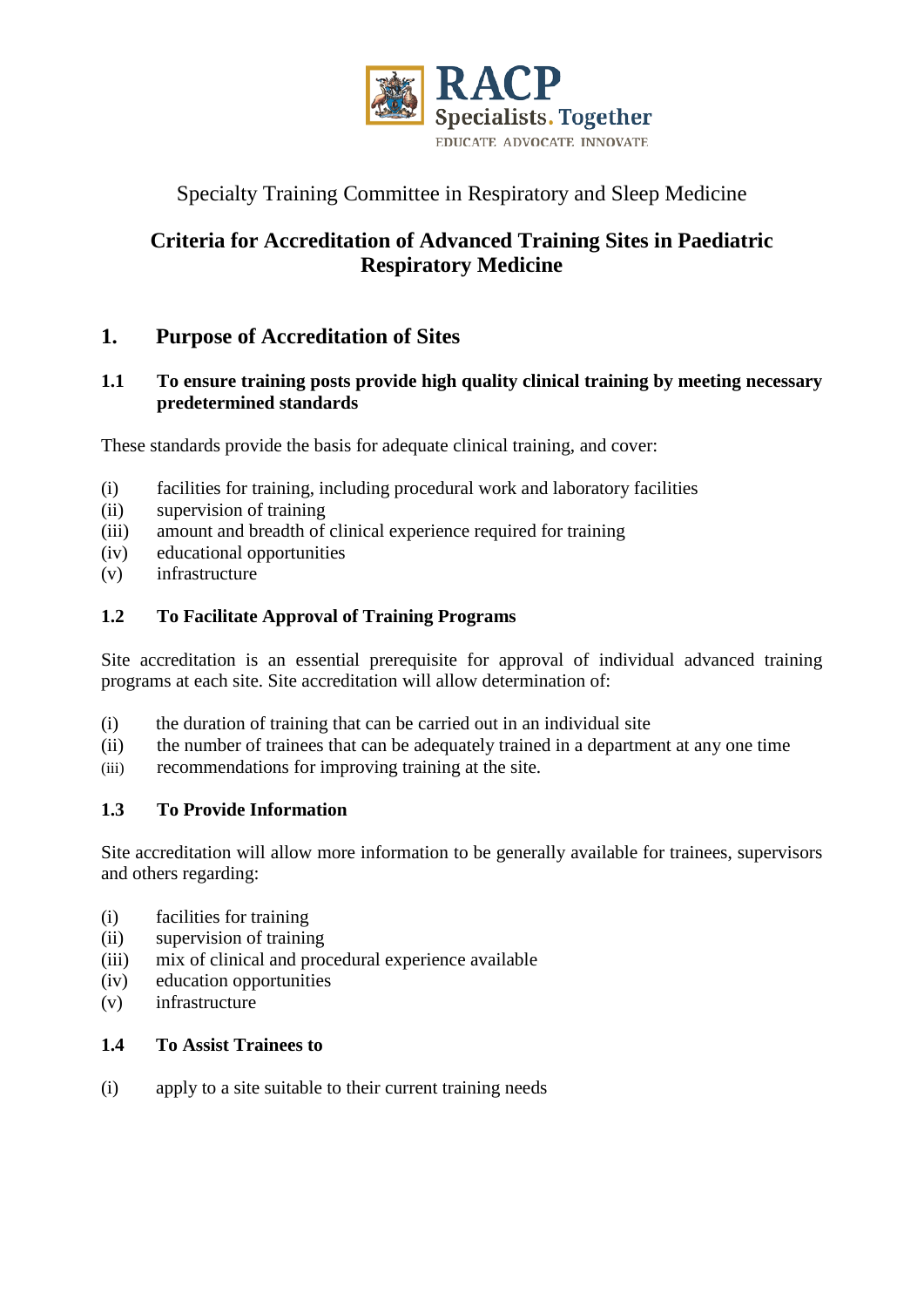### **2. Standards for Assessment**

#### **2.1 General Guidelines**

- (i) The Accreditation process wishes to encourage diversity in training opportunities and to ensure good clinical experience. Below is a guideline which will satisfy STC requirements.
- (ii) A respiratory medicine training network (group of training sites sharing trainees) seeking accreditation for advanced training must demonstrate that it has suitable staff, workload and facilities available to the trainee to permit advanced training. There are nine general standards with various criteria listed relating to each standard. Each criterion will be applied by the Accreditation Team to determine if each standard has been achieved. Documentation for each criterion will be required. It is recognised that local conditions may preclude absolute compliance with every standard, particularly in rural centres. Respiratory Medicine training networks will be encouraged to develop links with other sites to achieve accreditation standards.
- (iii) The network must be affiliated with a university hospital (regularly teaches undergraduate medical students).
- (iv) In general, a network must be able to provide 12 months of core training in order for it to be considered suitable for accreditation.
- (v) Accreditation will be granted for a period of five years, not withstanding the next paragraph. Sites may be granted only limited periods of accreditation subject to further review.
- (vi) An annual proforma will be sent to the network director outlining:
	- a) Current accreditation status: full/ provisional/ not accredited
	- b) Number of accredited Paediatric Respiratory Medicine advanced trainee positions
	- c) Year accreditation is due for renewal
	- d) Requirement to notify the STC of any substantial deficiencies or changes in circumstances (see (vii) below).
	- e) A copy of the current *Criteria for Accreditation of Advanced Training Sites in Paediatric Respiratory Medicine* will also be provided.
- (vii) Accredited networks **must notify the Chair of the STC of any substantial change of circumstances within their network** which may lead to failing to meet the criteria for accreditation. Networks will generally be given a maximum of twelve months to demonstrate that the criteria for accreditation have been regained, otherwise **accreditation status will be withdrawn** (see 4.3).
- (viii) These standards shall apply for the accreditation of respiratory medicine networks for the 2 years of core respiratory medicine training.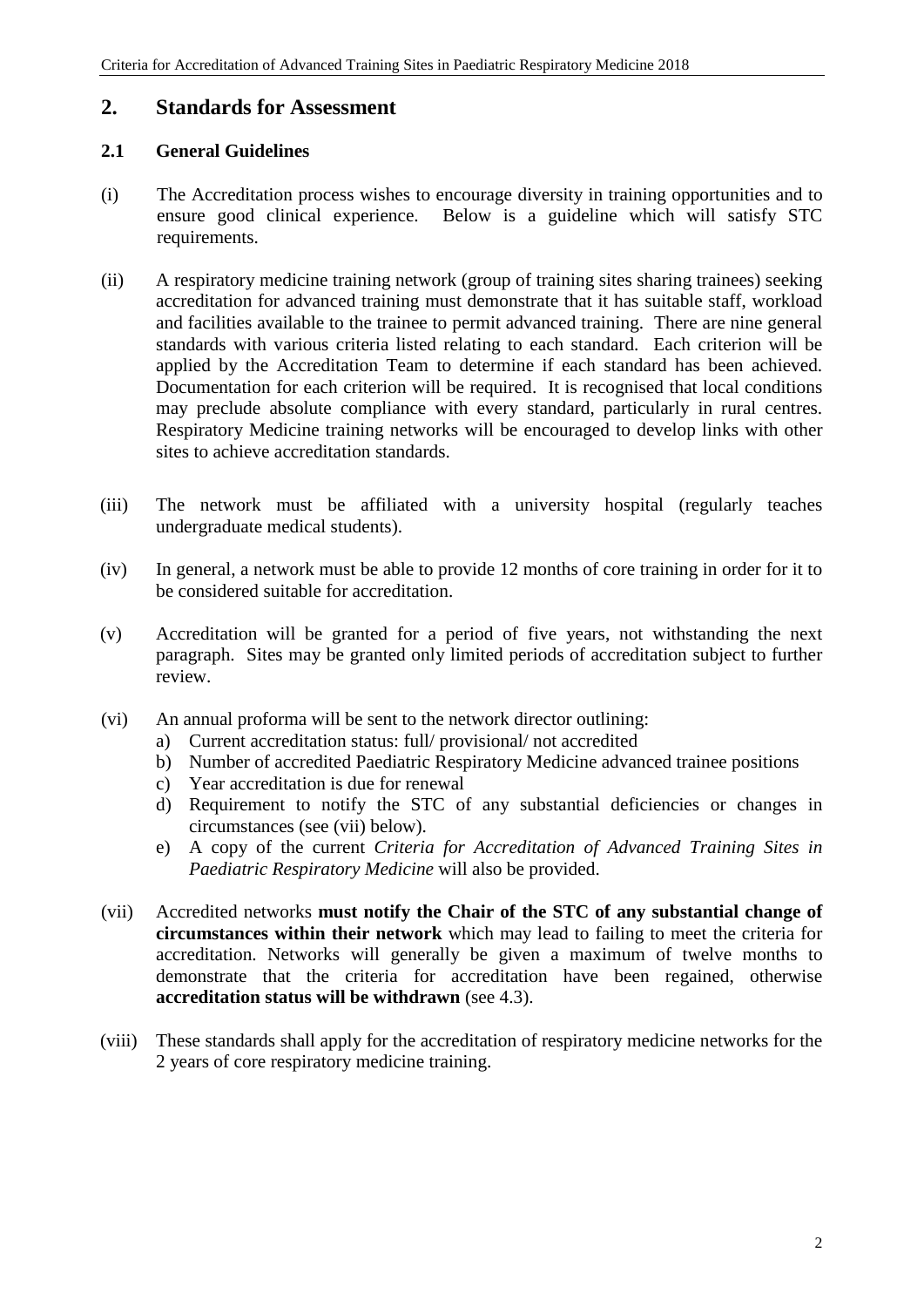### **2.2 Standards**

### **Respiratory Medicine Training**

### **Standard 1**

Each training site in the network shall provide appropriate supervision for core advanced training.

### **Criteria:**

- a) A minimum of one full-time respiratory medicine physician position (or equivalent in part-time or visiting physicians). On site supervision must generally be available for more than 75% of standard working hours. Where only part-time training is being offered, then a reduction in supervision availability may be considered where appropriate.
- b) A respiratory medicine physician shall be available on site at all times when the trainee is undertaking invasive respiratory procedures, and supervise all reporting. Final reports shall all be checked by a respiratory medicine specialist unless the trainee has been deemed competent and the supervisor accepts responsibility.
- c) The respiratory medicine physician(s), who is/are the supervisor(s) of the trainee, shall ensure that the trainee is involved in the daily running of the Department, including inpatient and outpatient management, undertaking procedures and report generation, organisation of Departmental clinical meetings, and supervision of any junior resident medical staff.
- d) The supervisor(s) must have participated in a RACP supervisor workshop and meet RACP requirements for supervision.
- e) The supervisor(s) will meet regularly with the trainee to provide formative assessment at a minimum of 4 times per year, with formal documentation of training progress and goals. The supervisor(s) will assist the trainee to ensure completion of assessment tasks, at the direction of the STC.

### **Standard 2**

The Respiratory Medicine network shall have sufficient workload of clinical material for advanced training, encompassing a broad range of respiratory diseases.

- a) As a general guide to satisfy the STC requirements, the direct case load requirements per advanced trainee per year should be a total of **1000 patients** for the network to be eligible for accreditation. The accreditation process wishes to encourage diversity in clinical training, and recognises that the relative balance between inpatients and outpatients may vary between different sites. Although the categories of patients within the total caseload may be varied and flexible within each network, the following are suggested as a general guide (per advanced trainee per year):
	- Respiratory Medicine **Inpatients**: **300 cases**
	- Respiratory Medicine **Outpatients: 600 cases**, of which **150** should be new referrals.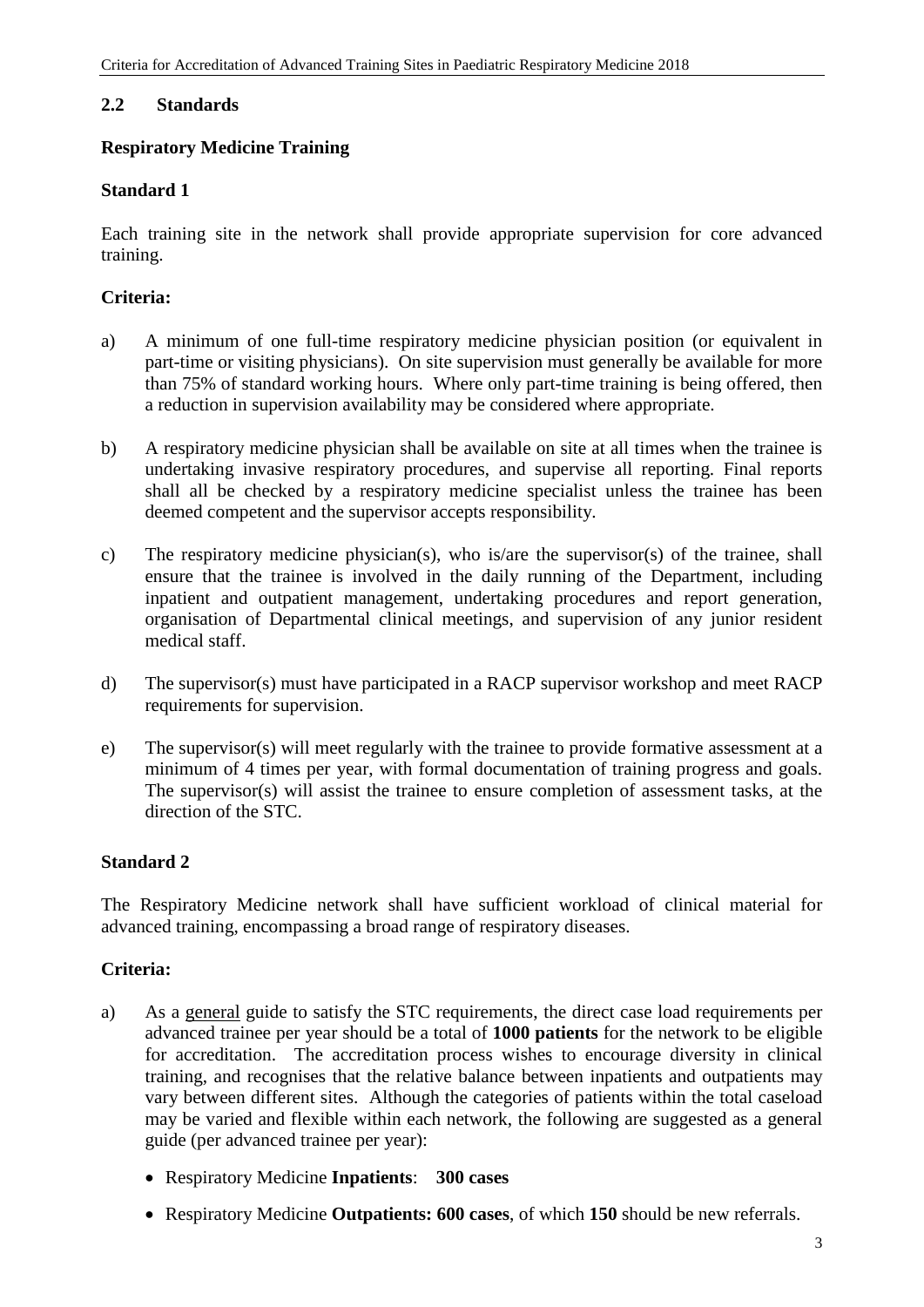- Inpatient **Consultations** for other clinical services: **100 cases** (i.e. non-respiratory medicine admitted patients)
- b) It is essential for trainees to be involved in the **acute care of respiratory patients from the time of presentation to hospital**. Where sites cannot offer direct acute admissions to the training unit, the duration of acceptable accredited training will be limited to a maximum of 6 months core training.

### **Standard 3**

The respiratory medicine network shall have direct access to appropriate additional clinical services necessary for the practice of respiratory medicine.

#### **Criteria:**

- a) The training network shall provide access to clinical expertise in pathology, microbiology and radiology within the network centres. This will provide the trainee with the opportunity to develop skills in relevant aspects of these specialties through interactions relating to patient care. Where possible, the network should provide access to clinical expertise in immunology, genetics and pharmacology.
- b) The training network shall have on-site access to thoracic surgery within the network centres, and trainees should be involved in relevant aspects of thoracic surgery (e.g. for congenital lung abnormalities, empyema, lung biopsy).
- c) It is highly desirable that the training network provide access to the following clinical services: tuberculosis, cystic fibrosis, chronic neonatal lung disease, neuromuscular weakness, tracheostomy, screening/diagnosis of Primary Ciliary Dyskinesia.
- d) The training network shall have access to paediatric intensive care and neonatal intensive care, either within the network or through close liaison with an intensive care unit within the network centres. The trainee shall receive significant exposure to the practice of respiratory intensive care by these mechanisms, including having a hands-on role in the provision of acute non-invasive ventilation.
- e) The training network shall have access to nuclear medicine studies (or equivalent alternative studies) relevant to the daily practice of respiratory medicine, including ventilation-perfusion lung scans.
- f) The training network shall have access to radiological and ultrasound studies relevant to the daily practice of respiratory medicine, including CT scanning, pulmonary angiography, MRI scanning, fluoroscopy and interventional radiology.
- g) The training network shall have access to appropriate paediatric allied health services including respiratory physiotherapy, dietetics, speech and language therapy and psychology. It is desirable that appropriate multidisciplinary clinics shall be run in conjunction with these allied heath staff and specialists from relevant disciplines, e.g. allergy and immunology, gastroenterology and infectious disease.

#### **Standard 4**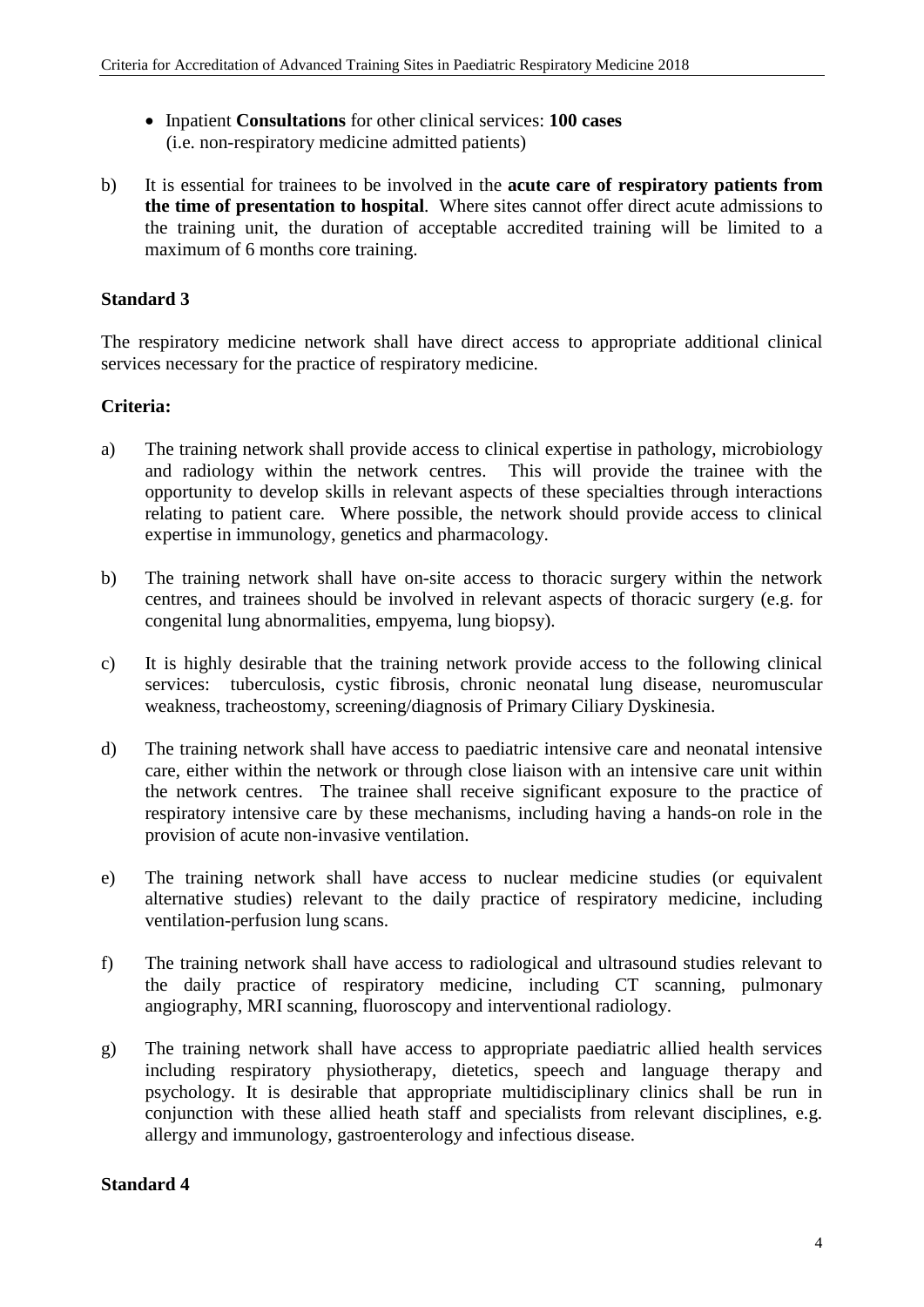The respiratory medicine network shall have sufficient workload of respiratory procedures for advanced training.

#### **Criteria:**

- a) The respiratory medicine physician supervisor(s) of the trainee shall ensure that the trainee receives adequate instruction and supervision in the technique of fibreoptic bronchoscopy and associated procedures. Trainees should be encouraged to attend a recognised paediatric flexible bronchoscopy training course.
- b) As a general guide to satisfy the STC's requirements, the following are considered the ideal minimum direct procedure requirements per advanced trainee per year for the network to be eligible for accreditation:
	- **Fibreoptic bronchoscopy: 25 cases**

#### **Standard 5**

The Respiratory Medicine network shall provide a respiratory function laboratory with adequate workload of clinical material for advanced training.

- a) The workload of the laboratory shall be at least **1000 patients per advanced trainee per year**, encompassing an extensive range of respiratory function testing procedures, which may include spirometry, absolute lung volumes, gas transfer, pulmonary mechanics and respiratory muscle strength, bronchial challenge testing and cardiopulmonary exercise testing.
- b) As a general guide to satisfy the STC's requirements for advanced training, the following shall be the workload of the laboratory for the network to be eligible for accreditation:

| $\bullet$ | <b>Spirometry:</b>                | 1000 cases/annum |
|-----------|-----------------------------------|------------------|
| $\bullet$ | <b>Absolute lung volumes:</b>     | 100 cases/annum  |
| $\bullet$ | <b>Bronchial challenge tests:</b> | 25 cases/annum   |

- c) The following testing procedures are also desirable for accreditation. Trainees should be exposed to these studies and their interpretation during core respiratory training.
	- Gas transfer
	- Cardiopulmonary exercise tests
	- Altitude simulation tests and assessment of fitness to fly
- d) Cardiopulmonary exercise test interpretation is considered an important component of advanced training in respiratory medicine. If the laboratory does not perform CPET, development of a CPET learning module for advanced trainees is recommended.
- e) The following testing procedures are highly desirable for accreditation, and trainees should be exposed to these studies, and their interpretation during their core respiratory training.
	- Pulmonary mechanics and respiratory muscle strength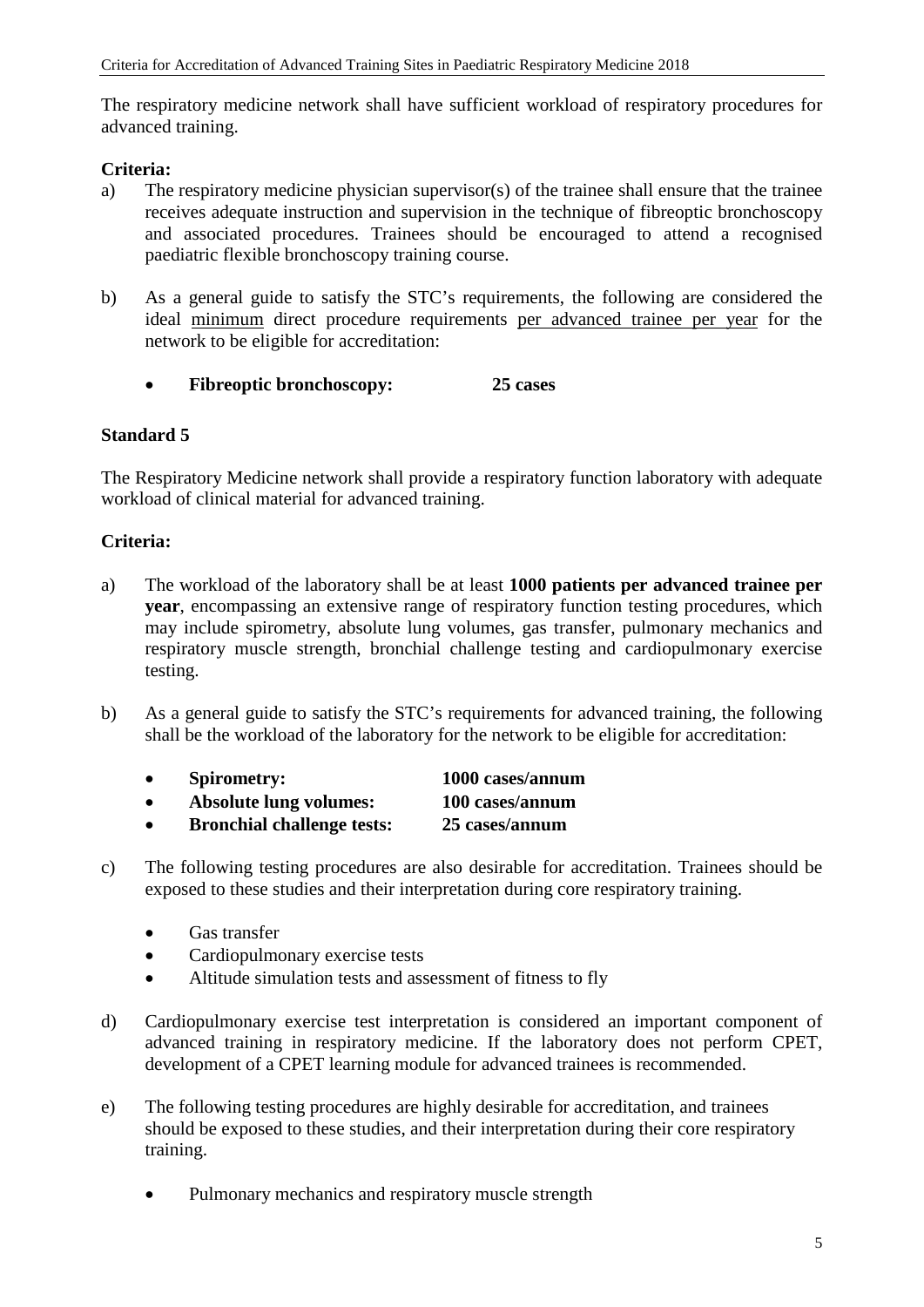- Infant lung function
- Nitric oxide measurement
- Forced oscillation technique (FOT)
- Multiple breath washout technique
- f) The network shall ensure that the advanced trainee is involved in the daily operation of the respiratory function laboratory, including adequate exposure to quality assurance and calibration, and that the trainee regularly report respiratory function tests under the supervision of a respiratory medicine physician.
- g) As a general guide to satisfy the STC's requirements, the trainee shall report studies under supervision on a minimum of **300** patients. The reports may be spread over the 2 year core respiratory training program or may be concentrated during one time period. It is important that a representative and balanced variety of the above tests be reported over the 2 year period, including more complex lung function tests (see b, c above). Trainees shall be experienced in reporting all the above tests by the end of their training.
- h) The respiratory function laboratory shall be accredited by the TSANZ laboratory accreditation process.

### **Standard 6**

The Respiratory Medicine network shall provide a facility for the investigation and management of **respiratory sleep disorders** including performance of comprehensive polysomnography, with adequate workload of clinical material for the equivalent of 3 months of advanced training in sleep medicine during 24 months of core respiratory training.

All respiratory physicians require basic expertise in the assessment and management of sleep related disorders, especially sleep-related breathing disorders, and more advanced skills in the diagnosis and management of acute and chronic respiratory failure. Sleep medicine training for the purpose of respiratory training should cover the following areas:

- Education: anatomy and physiology of the upper airway and respiratory muscles; physiology of respiratory control mechanisms, respiratory failure and sleep-related breathing disorders.
- Polysomnography: indications, interpretation of a sleep study report
- Oxygen therapy
- CPAP: indications, implementation, assessment of response and troubleshooting
- Acute non-invasive ventilation: indications, implementation, assessment of response, management of complications, weaning. This is also covered in Standard 3(d).

This standard is required to be met for advanced trainees to achieve full certification in respiratory medicine. In the absence of any facility for training in sleep medicine, certification for respiratory medicine will require the sleep training to be undertaken elsewhere.

- a) The network shall provide the minimum of a 0.5 FTE staff sleep medicine physician, (or equivalent by part-time or visiting sleep medicine physicians.)
- b) The network shall provide a sleep disorders laboratory with facilities for full polysomnography, downloadable oximetry, MSLT, nasal CPAP and non-invasive nasal ventilation studies.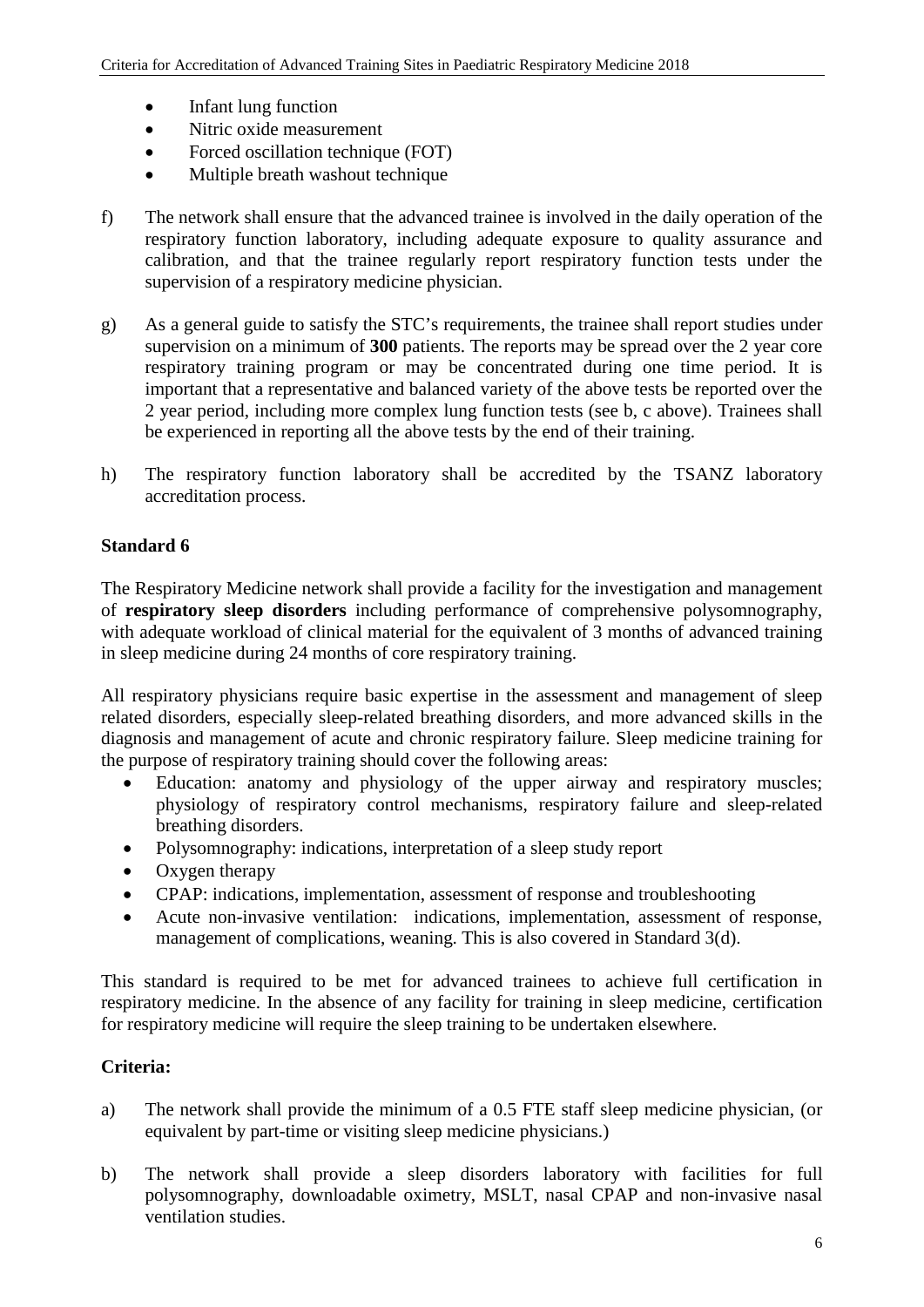- c) The workload of the laboratory shall consist of a minimum of **200 polysomnography studies** per year, with at least **50 non-invasive ventilation (NIV) studies**.
- d) The network shall provide opportunity for the trainee to acquire a broad clinical experience in respiratory and non-respiratory sleep disorders including home ventilation.
- e) It is essential that trainees be involved in all aspects of the management of patients requiring **inpatient NIV or CPAP implementation**. Sites must be providing this service for selected patients with ventilatory failure. There should be sufficient workload such that each trainee can institute NIV therapy in a **minimum of 20 patients** over the course of training and have direct ongoing responsibility for these cases.
- f) As a general guide, for the network to be eligible for accreditation for the sleep training component of core respiratory medicine, direct sleep patient consultations per advanced trainee for a 3 month period will be a total of **85 patients**. The following categories are suggested as a guide:

| $\bullet$ | <b>New cases</b>              | 30 patients |
|-----------|-------------------------------|-------------|
| $\bullet$ | <b>Review/follow up cases</b> | 50 patients |
| $\bullet$ | <b>CPAP/NIV</b> cases         | 15 patients |
| $\bullet$ | Non respiratory sleep         | 10 patients |

g) The sleep disorders laboratory shall be accredited by the ASA laboratory accreditation process.

### **Standard 7**

The Respiratory Medicine network shall provide a suitable infrastructure for advanced training.

### **Criteria:**

- a) The network shall ensure that the trainee attends regularly scheduled respiratory medicine and interdisciplinary clinical meetings. The trainee shall present and discuss selected cases and topics at these meetings.
- b) The network shall have a regular respiratory education meeting where the advanced trainee will undertake formal presentations on topics relevant to their training needs.
- c) The network shall facilitate the involvement of the advanced trainee in undergraduate and post-graduate teaching where possible.
- d) The network shall have access to all major respiratory journals and texts, as well access to computerised literature search facilities. A medical library (or equivalent) with access to the internet is highly desirable.

### **Standard 8**

The network shall have suitable research facilities for advanced training.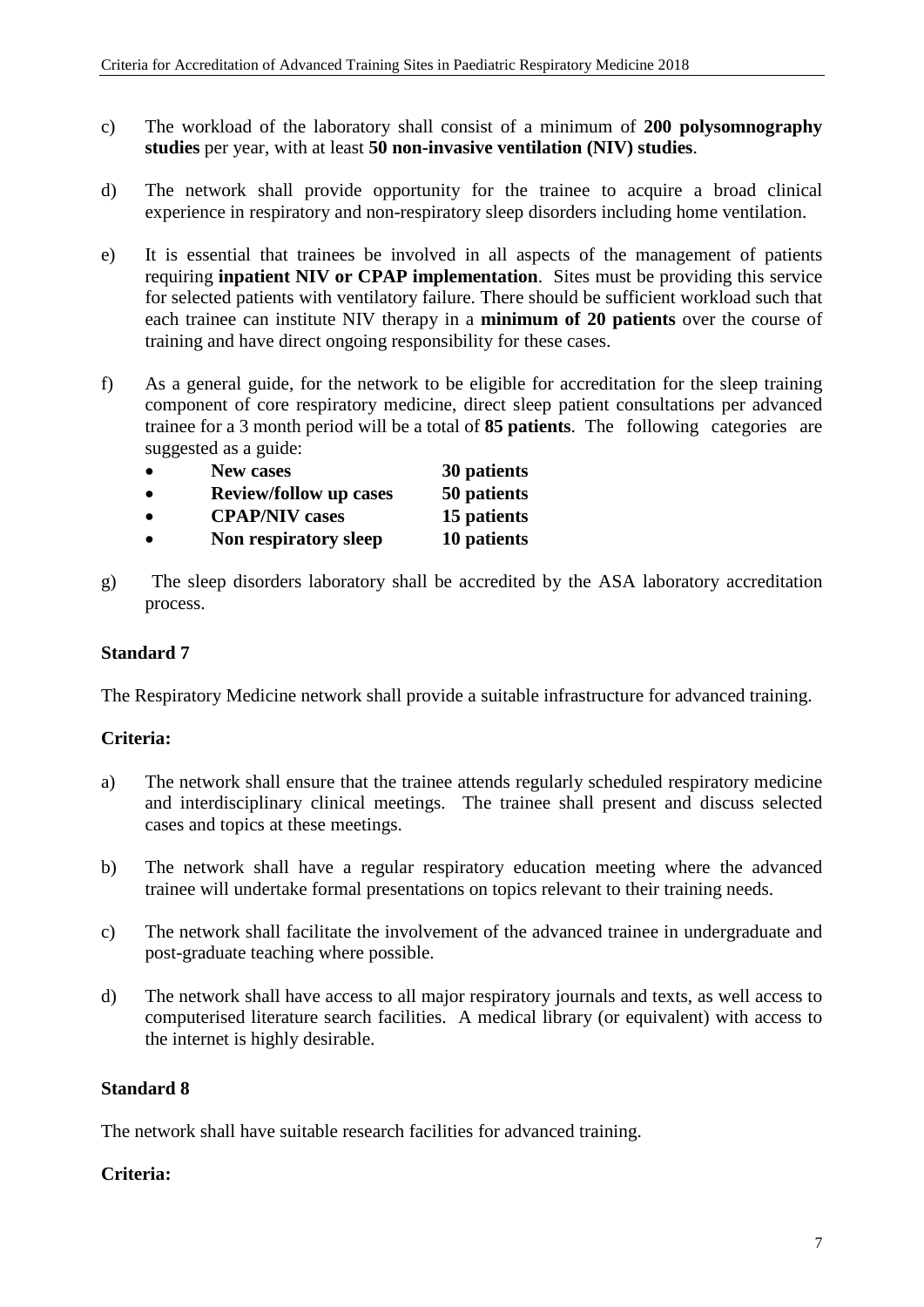- a) The network shall have an active research program (as demonstrated by publications/regular research presentations at national and/or international meetings), with regular research meetings.
- b) The network shall provide adequate facilities and support for each trainee to complete their required research project during their advanced training.

### **Standard 9**

The network shall have a program of quality assurance activities.

#### **Criteria:**

- a) The network shall have an active program of audit and quality improvement (as demonstrated by regular audit activities and meetings focussed on quality improvement).
- b) The network shall provide opportunities for trainees to be involved in **at least one audit activity** project during their advanced training.
- c) The quality assurance activities should be adequately structured to prepare the trainee for the Continuing Professional Development program of the RACP (MyCPD).

### **3. Methods of Assessment**

#### **Site Survey (Application for Accreditation)**

- (i) Sites that wish to be accredited for training must complete a structured survey regarding the staffing, workload and facilities available at the site(s). The survey will provide details regarding the site's compliance with the standards set out in section 2.
- (ii) There will be one survey per site which should be completed by the Head of the Department or training network which is seeking accreditation. The survey should be completed in consultation with the trainee supervisor(s) if not the Head of Department.
- (iii) Where more than one site is involved in accreditation of a network, each site will need to complete a separate survey.
- (iv) On receipt of the completed survey at the College, it will be reviewed by the Chair of the STC. If the details supplied are adequate, a site visit will be arranged, or otherwise, further details will be sought.

#### **Site Visits**

- (i) A site visit(s) will be undertaken for each site that submits a satisfactory survey.
- (ii) The site visit will be undertaken by nominees of the STC in Respiratory and Sleep Medicine and will be organised by the College. Each visit will include at least one member of the STC. The site visit will be approved and financed by the College.
- (iii) The site visit will be organised at a time determined by the STC, in consultation with the site(s) to be visited.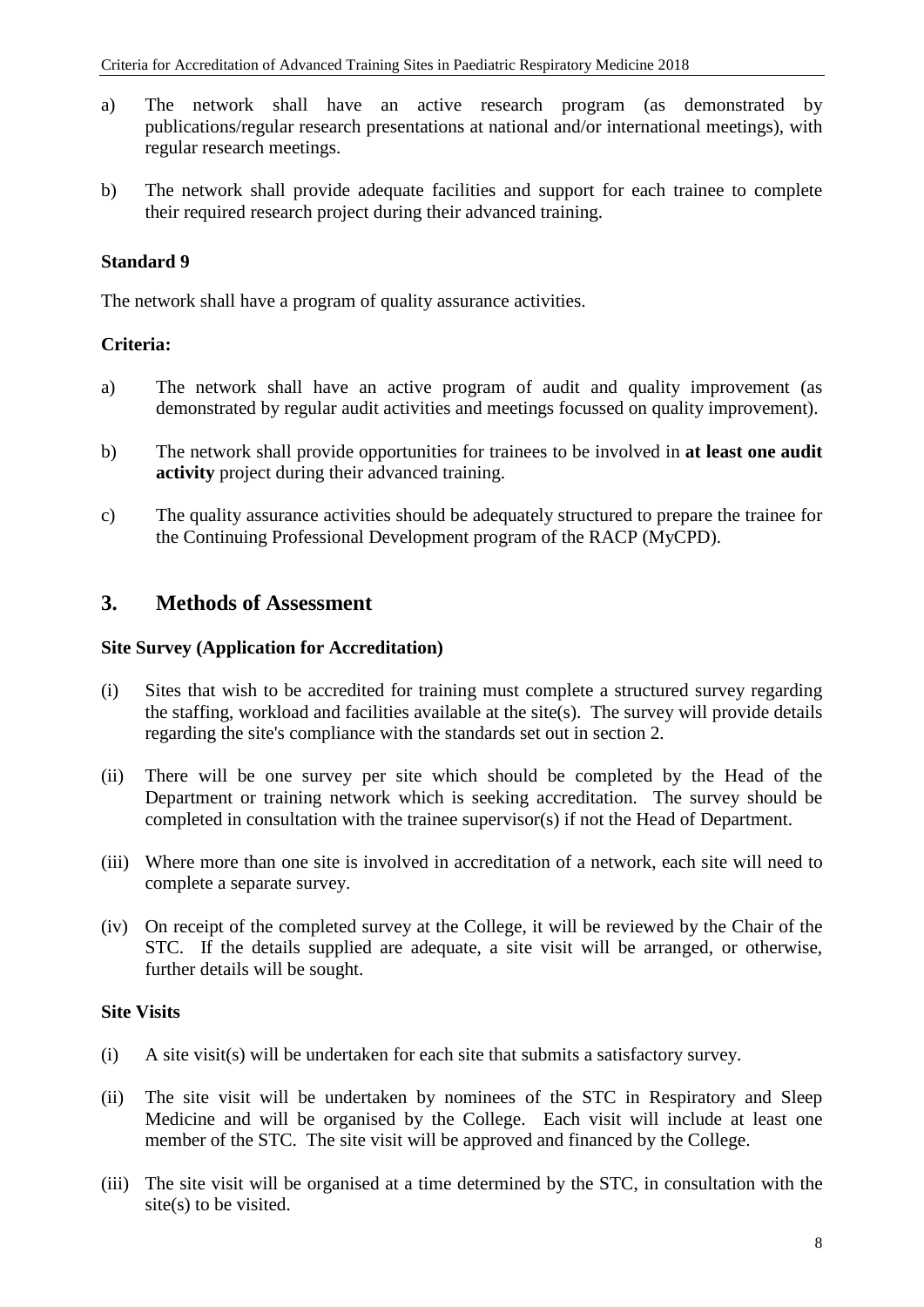- (iv) In general, site visits will be scheduled to run over a half day period.
- (v) At the site visit, the survey will be reviewed by the accreditation team with the Head of the Department. The review process will involve:
	- Interview with Head of Department.
	- Interview(s) with trainee supervisor(s).
	- Discussion of trainee assessment process, including review of formative assessment records and trainee log books.
	- Review of training program details, including department schedules, rosters and any other appropriate documentation, including orientation and training activities.
	- Review of Departmental statistics and activity reports that support the details provided in the survey regarding clinical and procedural activity.
	- Review of Department facilities as relevant to the standards.
	- Inspection of Department laboratories (including respiratory and sleep), with review of accreditation documentation, activity statistics and reporting process. Laboratory managers should be available for interview.
	- Review of the Department's teaching and research program, including documentation of trainee involvement in these programs.
	- It is the responsibility of the Head of Department to ensure that the appropriate documentation and personnel are available at the time of the site visit. If it is uncertain as to what documentation is required, this should be clarified with the STC prior to the visit.
	- In general, the focus of the site visit is to validate the details supplied in the survey, and to provide suggestions to the site for mechanisms to improve their advanced training program.

### **Trainee Interviews**

Trainee interviews will be undertaken at the time of the site visit. The information provided is considered important and will be de-identified in the formal accreditation report.

## **4. Assessment Process**

### **4.1 Mechanisms for Arranging Site Visits and Reports**

- (i) The STC Application for Accreditation Survey will be forwarded to sites prior to the end of the calendar year, for completion and return to the STC by *1 February*. The site should notify the STC of the preferred day/s of the week for the accreditation visit to take place, along with any dates that are not suitable. In the event that the site does not provide this information, the STC will nominate two dates for the visit that the site can choose from.
- (ii) Sites will be on a rotating schedule of accreditation once every five years. The survey for re-accreditation will be forwarded to the site by the College at the end of the fourth year of accreditation. This will permit the site visit to be made in the fifth year of accreditation. Ideally, the final report and decision will be made by the STC by July, prior to trainee recruitment for the subsequent year.
- (iii) The yearly schedule of visits will be organised by the Chair of the STC in conjunction with the Lead in Accreditation. Each accreditation team will comprise two members,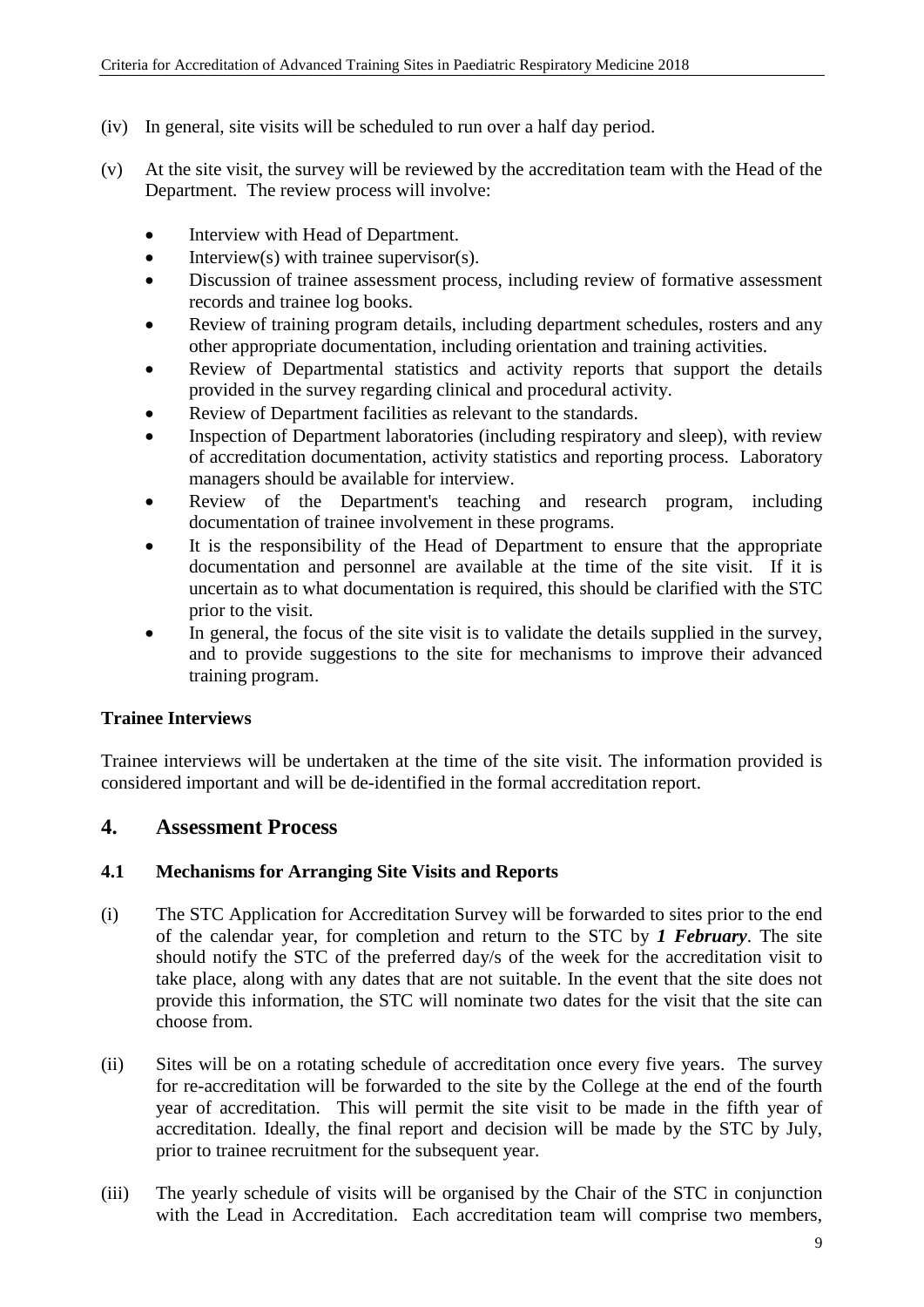one of whom must be a member of the STC. No team members can be employed by the site being surveyed. The accreditation team will be constituted by the Chair of the STC and Lead in Accreditation. Accreditation team members should declare any conflict of interest.

(iv) Each individual visit will be organised by the accreditation team STC member in conjunction with the College. The College will be responsible for travel arrangements and reimbursements of costs.

#### **4.2 Mechanisms for Accrediting New Sites**

- (i) A new site is one which is not accredited, and has not had an advanced trainee within the last 5 years.
- (ii) Where there is proposed to be a new trainee, the STC will immediately forward an accreditation survey. Provisional accreditation *may* be granted on the basis of the survey, but will need to be followed by a site visit in a timely fashion (in general, no longer than 6 months).
- (iii) Where there is no trainee and no immediate likelihood of a trainee, the accreditation survey will be forwarded for completion. A site visit will be organised for the next regularly scheduled series of site visits in the appropriate region. If standards are met, accreditation will be granted following the site visit.
- (iv) In general, new sites fulfilling accreditation criteria will be given accreditation for five years. Accreditation may be given for a lesser period of time as specified by the STC, if the site visit identifies issues that require resolution over a shorter time frame than five years. Full five-year accreditation may then be granted to the site after a successful follow-up site visit.

### **4.3 Removal of Accreditation**

- (i) Where significant deficiencies are identified by the site visit, accreditation will only be recommended for a maximum of one year, to allow rectification of the deficiencies. If at a subsequent site visit significant deficiencies still exist, then accreditation may be withdrawn, or extended for no more than a further one year period.
- (ii) Where accreditation is removed following a site visit, a current trainee (or one employed to train at the site) will not have approval or accreditation of their current training program removed or compromised by this process.
- (iii) Training for the approved year may be completed at the site or transferred to an appropriately accredited site if available. Further training beyond the year at that site will not be permitted.

## **5. Reporting Process**

### **5.1 Content of Report**

(i) Following the site visit, a report should be prepared by the accreditation team using the STC proforma. The content should include: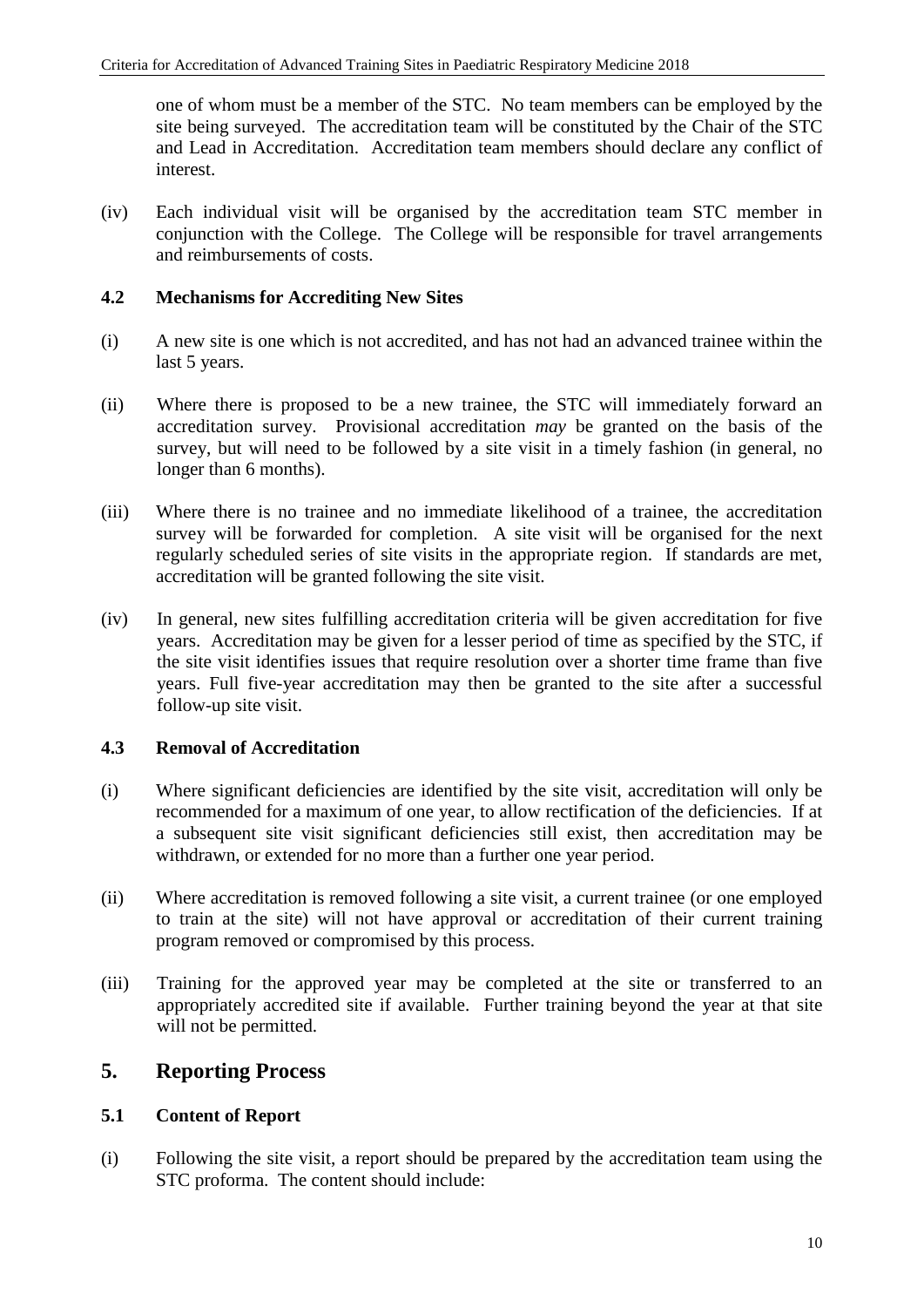- Method of assessment.
- Criteria used.
- Deficiencies identified.
- Strengths identified
- A recommendation for full accreditation, a specified duration of accreditation, or to withdraw accreditation.
- A recommendation for maximum time of training that an individual trainee may train at the site. If a recommendation is made to limit the duration of training at a site, then an individual training program will not be renewable beyond the maximum time specified.
- A recommendation for the number of trainees able to simultaneously train at the site.
- A recommendation on the suitability of the site for three months of core sleep medicine training.
- General comments concerning the results of the assessment, and recommendations for changes or improvements.

### **5.2 Consideration of Report**

The report should be considered by the STC, who will make a decision on its recommendations. The decision will be conveyed to the CPT and the Board of TSANZ.

### **5.3 Distribution of Report**

The STC then advises the site of the decision and their accreditation status. A copy of the report will be sent to:

- (i) the site/department/network for information
- (ii) supervisors at the site.

## **5.4 College Database**

The College database is updated accordingly, and a permanent record of the survey, report and decision is kept on file.

## **5.5 Website**

A list of accredited sites is placed on the College website, to be available to trainees and supervisors.

# **6. Accreditation Cycle**

The site is reviewed every five years. The site is required to report to the STC on any changes during the five year cycle, in which case a site visit may need to be organised before the end of the cycle. If a site wishes to change any of the accreditation decisions prior to the end of the five year cycle, they must notify the STC who will organise a site visit, if appropriate, prior to the end of the cycle.

# **7. Accreditation of Overseas Advanced Training Sites**

**7.1** Where a trainee wishes to undertake training overseas, the STC will attempt to establish the suitability of the site prior to approval of the trainee's program. Overseas sites will only be acceptable for a maximum of one year of any core training.